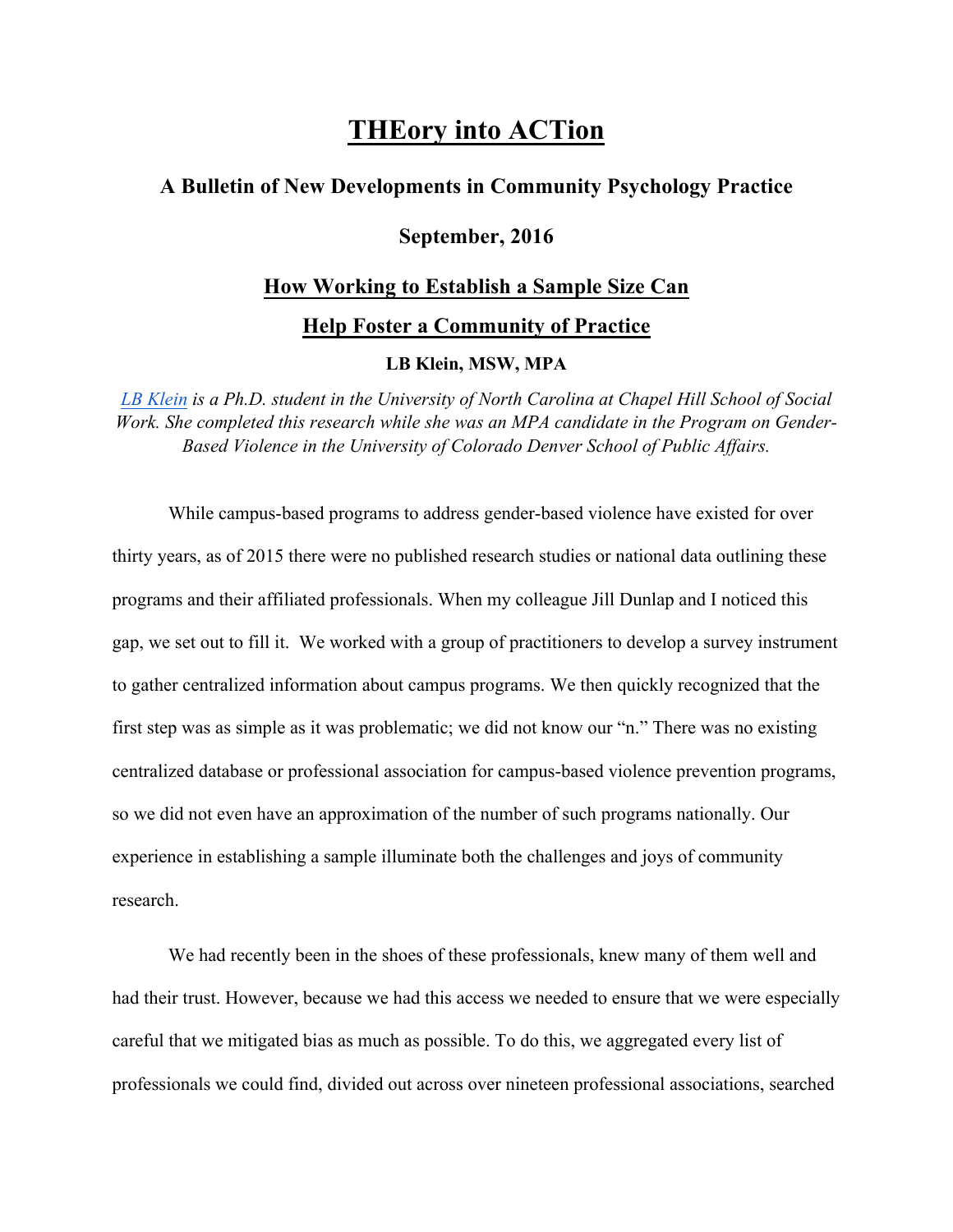through grantee lists, and brought in a team of less connected interns to engage in some oldfashioned googling of key search terms. Leveraging the strength of our connections while also involving others who could identify potential pitfalls or biases was vital to our success.

We also grappled with technological limitations. The internet is what made this process possible and is the likely source for others looking to embark on similar processes. Unfortunately though, online information is only as good as a university's investment in maintaining it. Many campus websites were out of date or only provided contact information for individuals without clarity on their roles. Even as more and more information becomes available online, it is important for researchers trying to establish a sample to still follow up by having phone conversations with key stakeholders at the local, state, or national level.

Lastly, creating our database was challenged by limitations of funding and time. While campus sexual assault is a highly visible issue right now, there is not existing funding to study existing personnel and program structures, despite the great impact human resources and organizational structures have on addressing sexual assault on campus. Needing to establish our own sample before data collection could even begin led our study timeline to elongate by an additional four months, during which time new programs would pop up or others would lose funding. While these would be simple limitations in some research studies, other communityfocused researchers might be interested in building in systems for updating their databases. Engaging student interns or volunteers could be helpful strategies.

Despite the challenges of growing a database and establishing our "n" from scratch, the results were worth it. Through creating this database, we were able to collect the first robust data on campus sexual assault prevention and advocacy programs across the United States. By working closely with our colleagues around the country, we were able to not only form a